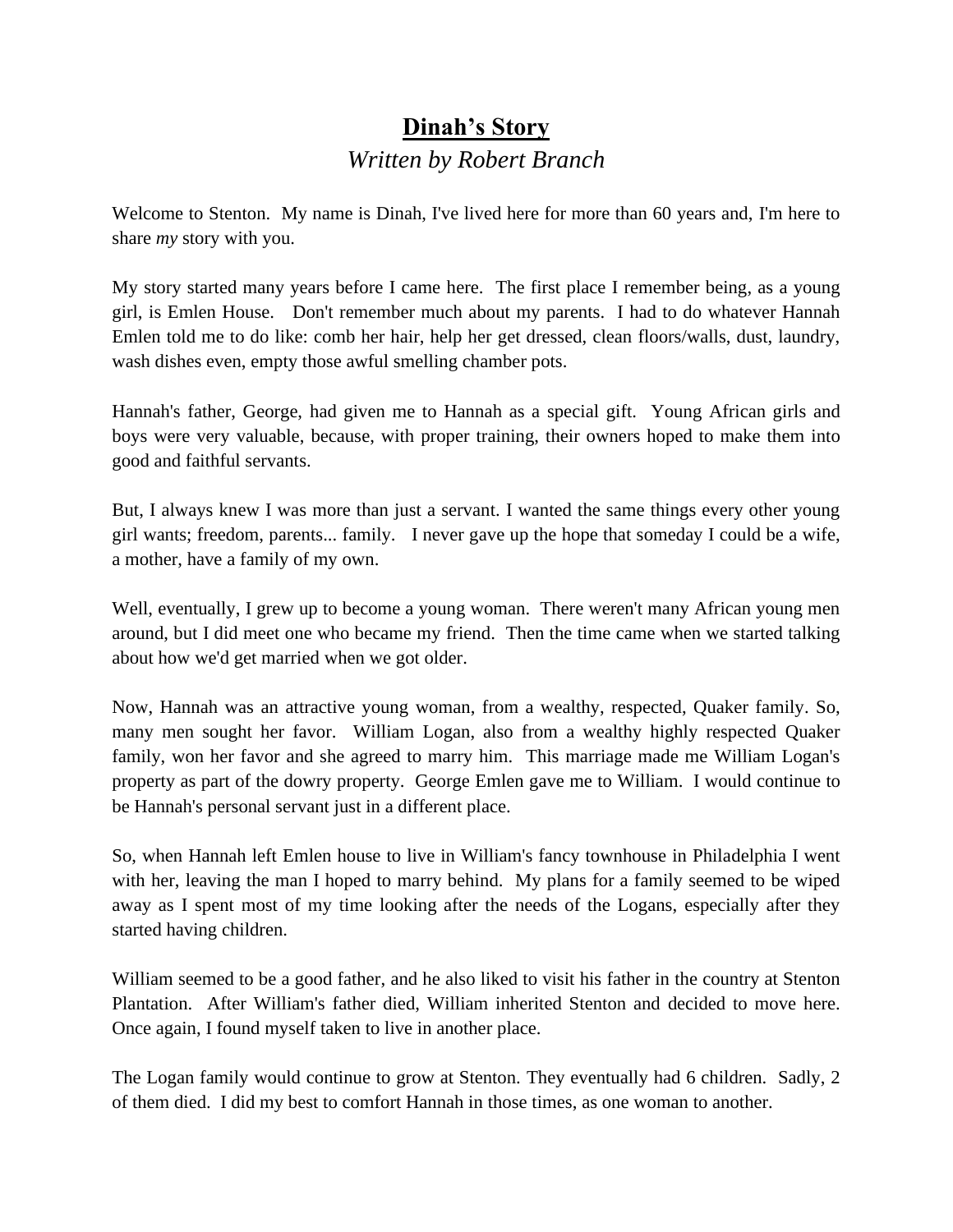Now, Stenton was so big, the plantation required at least 10 servants to look after it. I was one of the Africans servants, but there were also paid and indentured white servants.

Although African and white servants often did much the same work, walked up and down the narrow back staircase, shared sleeping space in the bare attics; white servants sometimes had fancy clothing, came into closer contact with the Logans and their guests during their celebrations.

I found out that the indentured servants were working only to settle a debt, like, paying off what it cost them to come here by ship. Well, my ancestors were forced to come here by ship. Didn't cost them a thing, except their freedom. Hardly seems fair, but I've heard that there are some Africans who managed to work, earn money and buy their freedom. Heard about Richard Allen, who was owned by Benjamin Chew at Cliveden House who managed to do just that. He even started an African church in Philadelphia.

Couldn't imagine the Logan's letting me earn money so I could buy my freedom, thought about other ways I could get it. Didn't think running away was for me although, I understood why others made that choice. I was at Stenton, when a young African boy ran away, and hasn't been seen since.

Now the Logan's and others in the area didn't want their Africans, who usually worked from sun up to sun down, to run away. They seemed to know we needed time to ourselves. So, they allowed us to gather together, usually Saturday nights and Sundays. Even African servants from nearby properties found ways to come together. We'd share news, stories, food, enjoy each other's company. New families were formed. One of those families would be mine.

The boy I knew at Emlen house was now a young man, and we managed to meet once again. Our love could no longer be denied, but we knew we had to get our owner's permission first. We did and wasted no time jumping the broom, celebrating our marriage. Wasn't long after that I started to get sick in the mornings, sometimes having to run away from Hannah covering my mouth, desperately looking for a chamber pot.

Now, I somehow managed to get my work done until the day finally came when I gave birth to a beautiful baby girl. Wish my husband could have been there. The Logans named her Bess. They seemed pleased to have gained another lifelong servant.

Anyway, the day finally came when my love saw his daughter for the first time. We met as a family as much as we could. Then, suddenly he became weak, could no longer work. His owner offered him his freedom. My love wisely refused since he couldn't take care of himself. I feared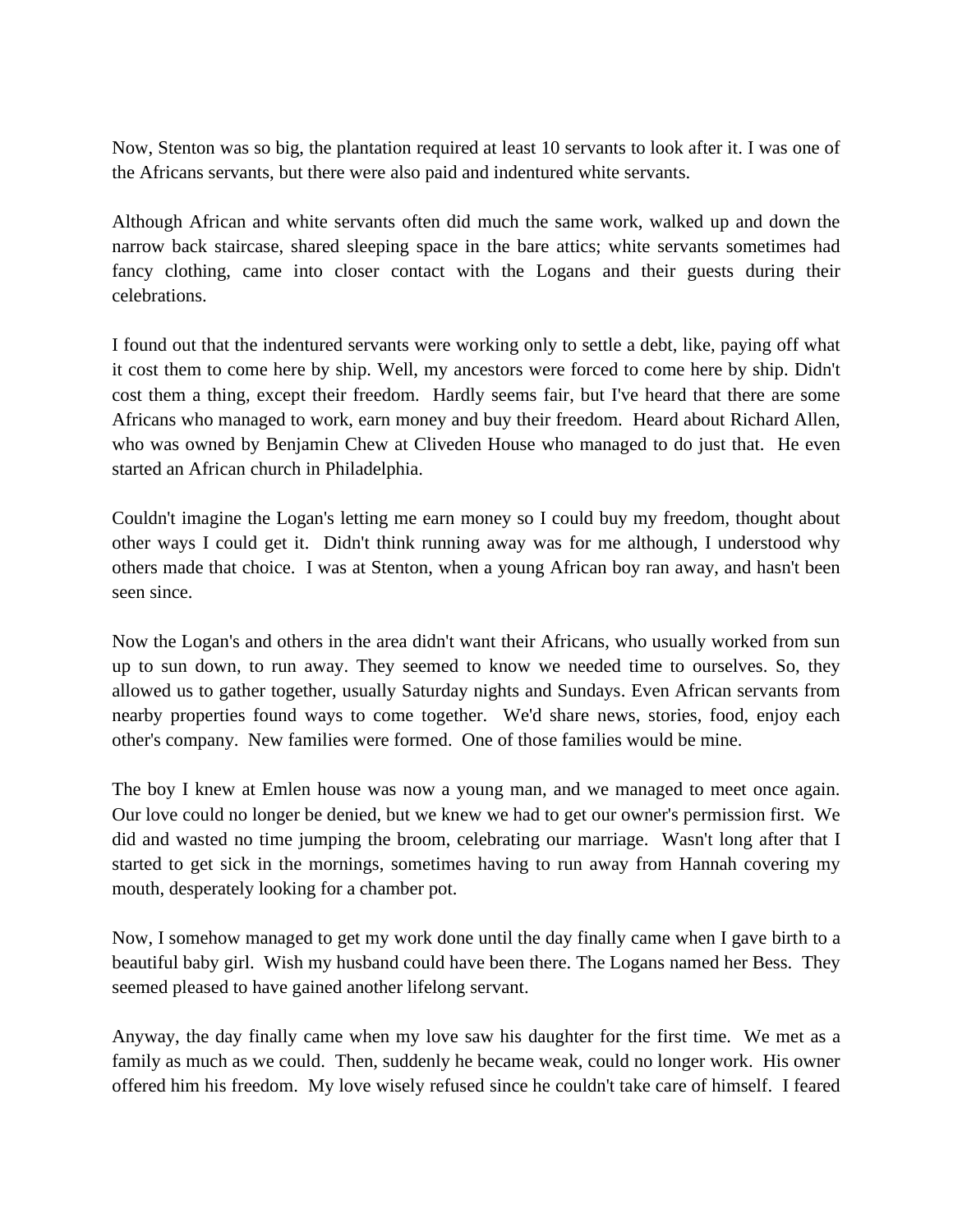his owner would get tired of taking care of him, sell him for whatever he could get or just chase him away.

I had to do something. I decided to do what I never thought I'd do; ask the Logans to buy my husband. So, I pleaded with them to buy my love. They told me if they did the Quakers would disown them. But, after I told them how I couldn't sleep, was tired all day, the Logan's agreed to buy my love. Think they knew I couldn't be much of a servant with a broken heart.

I cared for my husband as best I could, and Bess always seemed to brighten his spirits. I treasured every moment we shared. But, eventually, he died leaving Bess and me behind.

We clung to one another for strength, and I was pleased to see Bess grow to be a beautiful young woman, and have her own child, a son named Cyrus.

Now I was a grandmother. I did what I could do to spoil him just as any grandmother would. But, sometimes I wept for him since he was born into bondage, just like those before him were. Will freedom ever come?

Years passed, and I would sometimes overhear Quaker leaders urging the Logans to free their Africans because the bible said to 'do unto others as you would want them to do to you'. They told them they didn't need to own Africans for life. If they needed servants, they should hire them or use indentured servants instead.

I noticed more and more Quakers were freeing their Africans. Hoped the Logans would do the same.

One day Bess came running up to me in tears, telling me the Logans had freed her, and that she would be leaving Stenton. Surely, I would soon be free. There were even small communities of newly freed Africans being started nearby.

Days passed, then months and the Logans had still not freed all their slaves. Why not me? Did they think not offering me freedom was in my best interest since I was getting older? Or, was it because I'd been with them so long, they saw me as a permanent part of their household?

Whatever their reason, the time had come for me to demand my freedom. I remember it was springtime, 1776. New life could be seen bursting forth everywhere, and I was determined to live a new life free from bondage.

So, I looked William and Hannah straight in their eyes, and told them I wanted freedom. They seemed surprised. They wanted to know if they had done anything to make me want to leave. I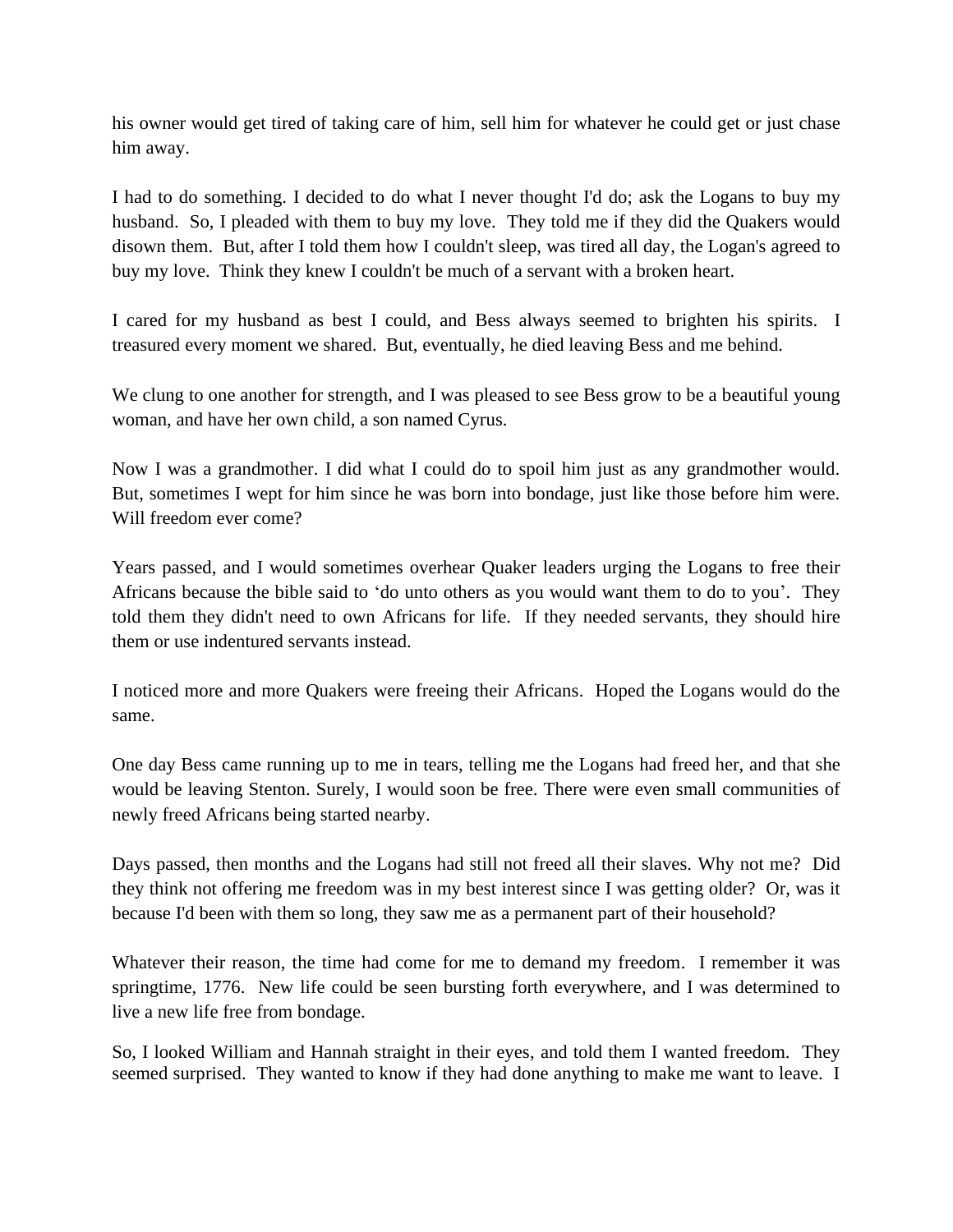explained my desire for freedom had nothing to do with anything they had done, I was born with this desire, just like every other person.

After a long pause, they agreed to give me "full Liberty to go and live with whom & Where *I* may Chuse." They even promised to put my freedom in writing so it could never be challenged or undone. Finally, I was free to make choices in my life.

I made the choice that was best for me. As a widow, I have no appetite to be in a strange place working for strange people. Been here so long. Staying here with the Logan's wouldn't be too bad, as long as they paid me like every other free person gets paid for their work. The Logans agreed to pay me 12 pounds every year. Now I can buy my own clothes, food, whatever I choose.

Now, I had freedom and money, so I could choose to buy my own clothes, food, whatever I had enough money to buy. Yet, I soon found out that my new freedom and money weren't enough to keep me from being right in the middle of a war I never chose to be involved in.

By the time the hot summer days in 1776 came, I heard learned that independence was declared; everybody was talking about war against England. Tensions between the colonies and England had been building for quite some time. Now, the Logans were devout Quakers, who refused to participate in wars, so they choose to stay out of the conflict as much as possible. William's eldest son, George, had left the year before to study medicine in Scotland.

William Logan chose to stay at Stenton, but by the fall of that year his long illness finally overcame him, and he died. I had done my best to help Hannah keep him as comfortable as possible. I mourned his loss, and remember him as a man who, at times, tried to do what was right. After he set me free, he set free an African man, who had a peg leg, so he could learn a trade.

As for Hannah, she was never the same after Williams death. She became very sickly and weak; so I was by her side, seeing to her every need. But, despite the best efforts of doctors, she died on a bitterly cold day, January of 1777. I wept; I had known her so long, and there were times I felt a closeness to her, as one woman to another.

Hannah's death made George the legal heir, but he was still in Scotland. I remained at Stenton, working for other members of the Logan family who stayed here in George's absence. We tried to keep the place as clean and orderly as possible until George arrived. Logan family members came and went, keeping an eye on the estate as they could. They really didn't want to be anywhere near fighting and war. I often found myself left alone to look after the place, and face whatever the war would bring.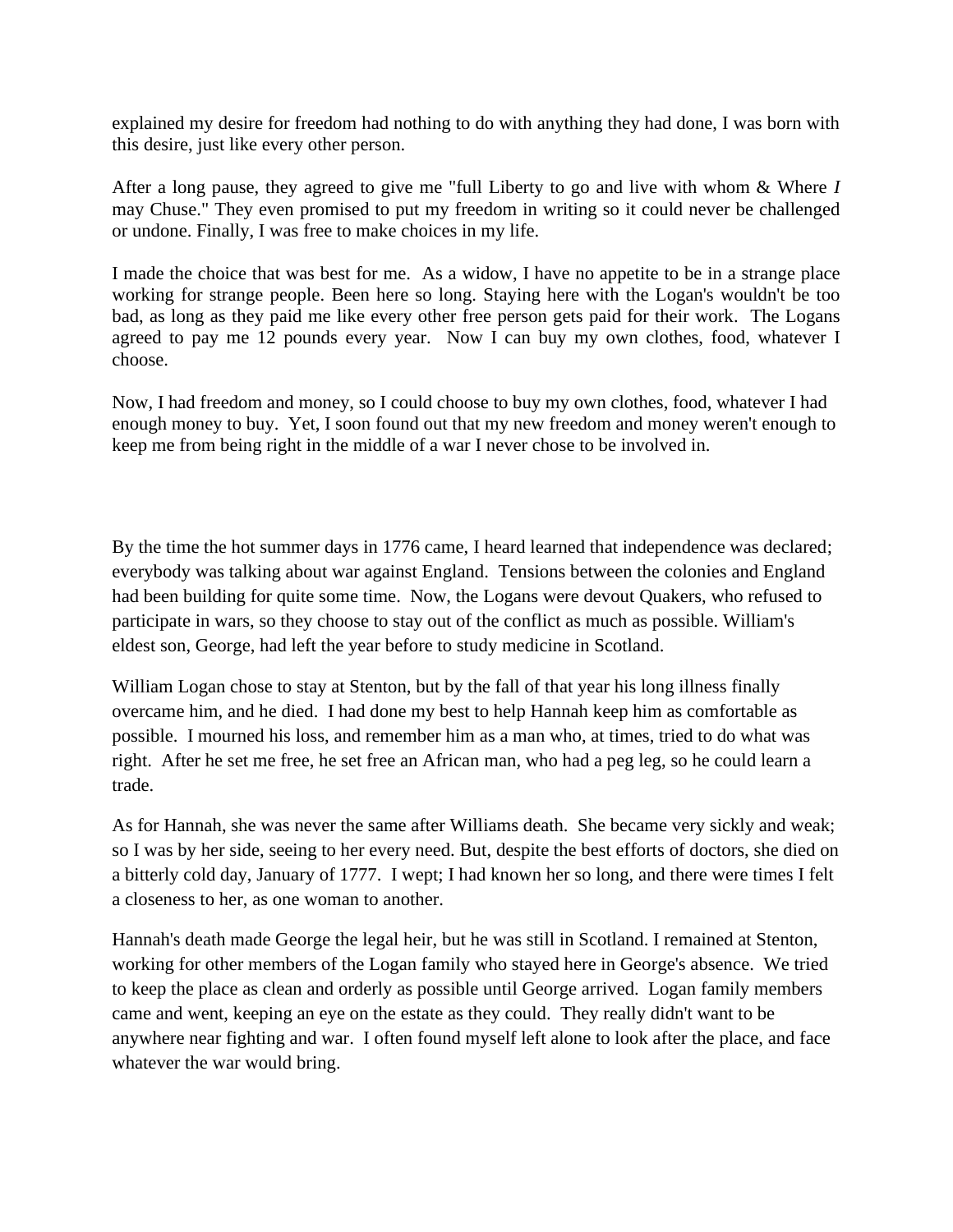Well, on a hot August day in 1777 a "George" came to Stenton, not Logan but Washington. Many soldiers came with him. He used Stenton as his headquarters. They finally left. I was glad. I worried what would happen to me if I got caught in the middle of a fight between Washington's army and the British.

Soon afterwards, I could hear loud explosions coming from Philadelphia. It was the British. Buildings were being set on fire. Clouds of smoke rose up to the sky. I knew it wouldn't be long until the British found their way here.

I was right. British General Howe came here with his soldiers. Who was I to try to stop them? They left after much commotion. I thought, surely, the worst is over.

I was wrong. Soon after that, I heard the sound of horses coming on the road. Not again. It was mean looking British soldiers with flaming torches in their hands. They told me they had orders to burn the place down and demanded to know where the barn was. I knew they wanted to bring hay, light it on fire, to make the mansion burn much quicker.

I thought, if I don't tell them they might beat or even kill me so, I pointed them in the right direction. After they went to the barn, another group of British soldiers with an officer seemed to come out of nowhere. Asked me if I had I seen any deserters. Told them I saw some men that looked like they were running away from something. Pointed them to the barn. The soldiers from the barn said I was lying. They had orders to burn this place down. The soldiers looking for runaways believed me.

I laughed as they all rode away. Never thought I'd see the day when the word of an African woman was taken above the word of not one, but two white men. Those British soldiers never came back, and the place I had called home for so many years was saved.

Years passed. We, who remained, did our best to take care of the place, but the mansion needed lots of fixing. There were overgrown plants and trees everywhere.

Around 1780, George returned to Stenton. He would get married and have 3 children. He made many repairs, built new buildings, tore down those awful walls. The mansion became surrounded by beautiful green grass, with some trees here and there. He would also have what many people called a farm, that everyone seemed to admire. Didn't much look or feel like that plantation that was here from the beginning with its Africans in bondage. Stenton changed for the better over time.

Well, my time to leave this world is coming, and I sometimes think about what I'll leave behind. No fancy houses or riches, that's for sure. All I can leave behind is my **name** and my **story**.

So, don't forget my name, Dinah. Found out it comes from the Bible. I heard there were 2 African Dinahs over there in Cliveden House. Seems like whites liked to give many African women that name, as if we are all the same, property to serve at their master's pleasure.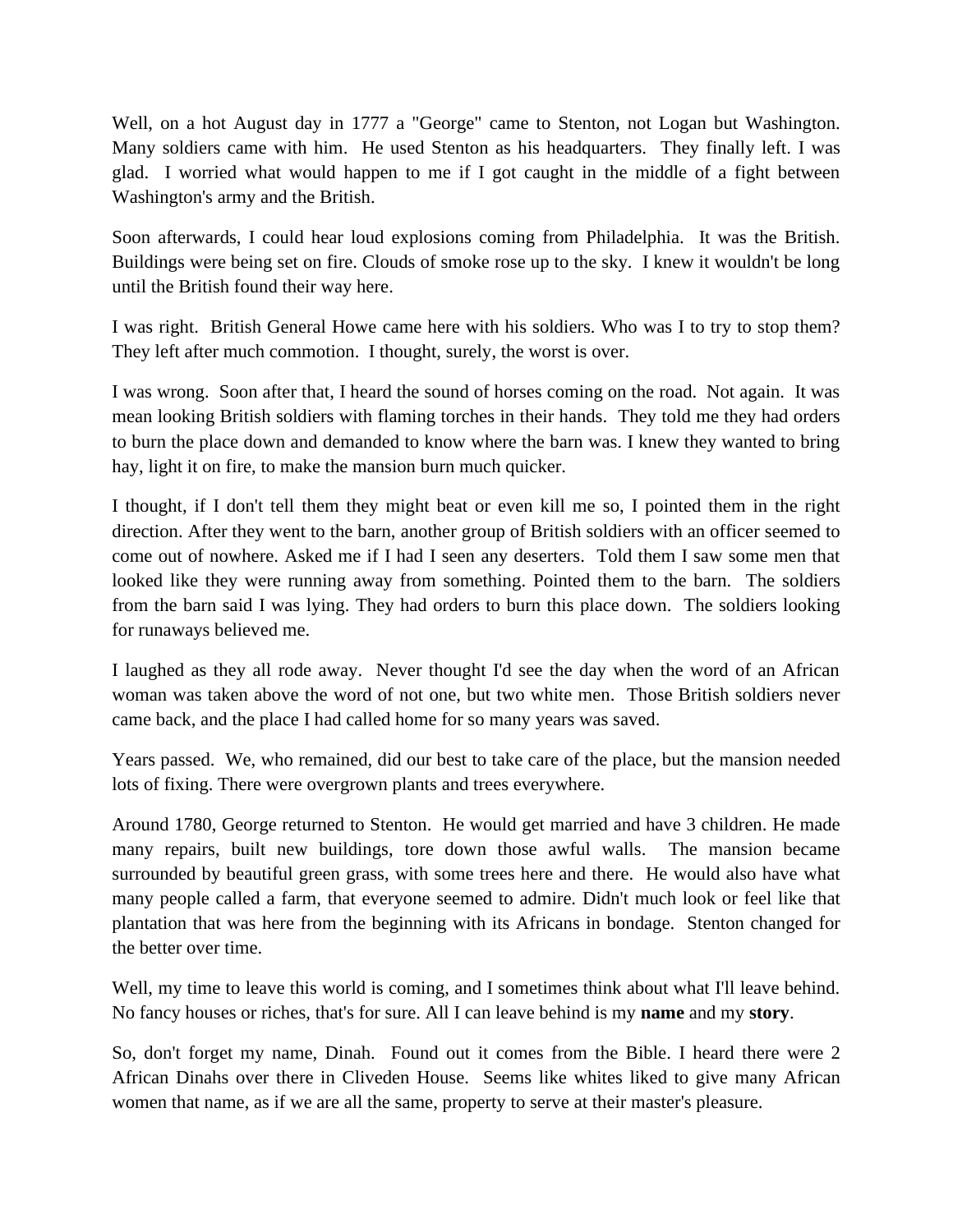But, my story, along with the stories of all those other Dinahs, show no one can put out the fire of freedom that burns in us all. That same fire of freedom burst forth from James Logan's African servant, Sampson, who burned down a building in his angry protest.

May my story inspire every one of us to embrace freedom and equality for all, to keep the house we all share from burning down.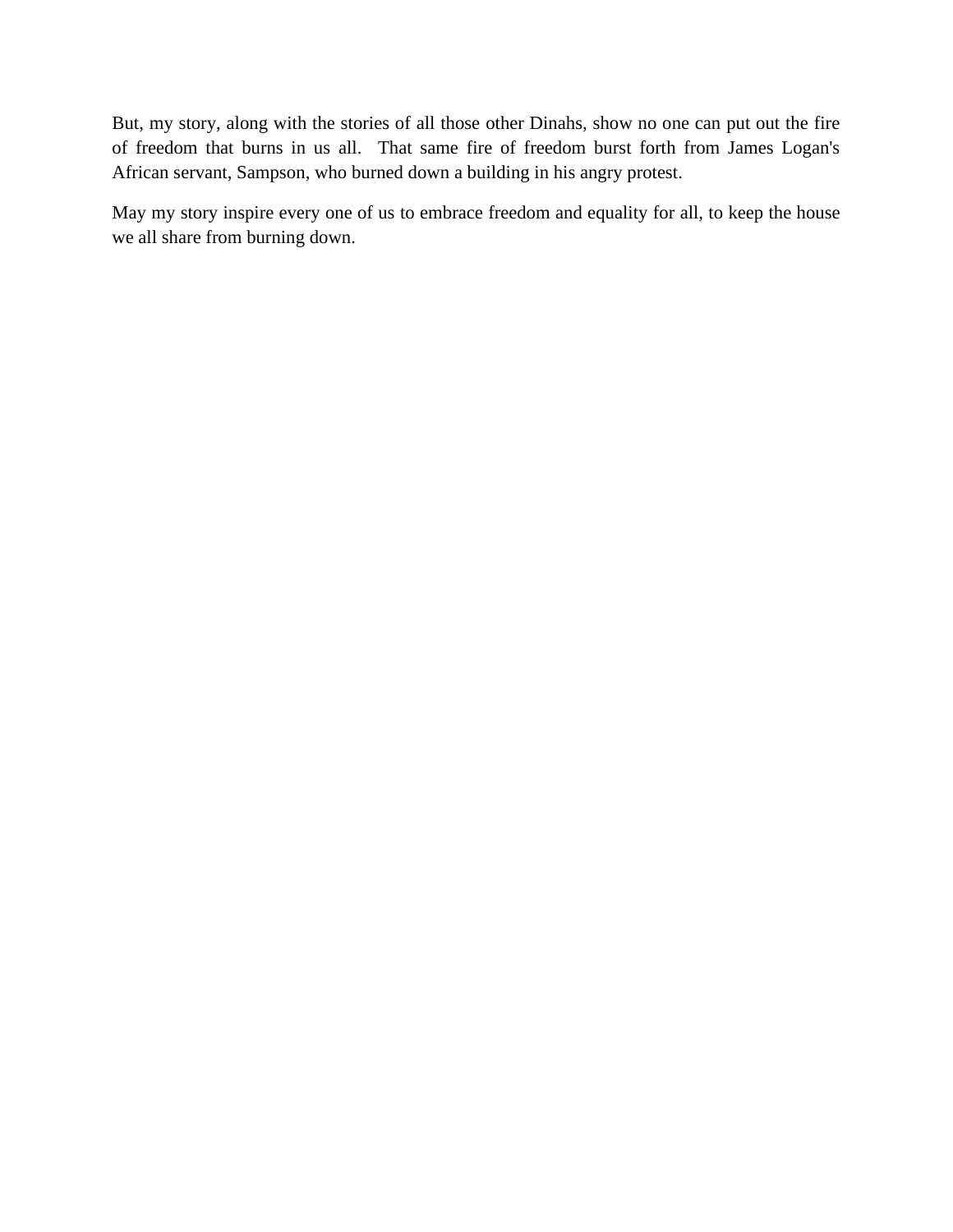## **References:**

- Video; Up From Slavery, A 7 Part Documentary Series, 2011, Kevin Richard Atesberger, [www.Millcreekent.com](http://www.millcreekent.com/)
- "Acco't of Negroes': The Labor Force at a Merchant's Mid-Atlantic Plantation" Laura C. Keim, Stenton Museum and Graduate Program in Historic Preservation, University of Pennsylvania. Presented at ― *Investigating Mid-Atlantic Plantations: Slavery, Economies, and Space conference 17-19 October 2019: Philadelphia, Pennsylvania*
- "'could I settle my affaires here in some manner to leave': Absenteeism, Estate Development, and Trade between Pennsylvania and Jamaica at the turn of the Eighteenth Century" Jason Daniels, Black Hills State University. Presented at ― *Investigating Mid-Atlantic Plantations: Slavery, Economies, and Space conference 17-19 October 2019: Philadelphia, Pennsylvania*
- Slaves and Slaveowners in Colonial Philadelphia, Author(s): Gary B. Nash. Source: The William and Mary Quarterly, Vol. 30, No. 2 (Apr., 1973), pp. 223-256. Published by: Omohundro Institute of Early American History and Culture. Stable URL: <https://www.jstor.org/stable/1925149>Accessed: 09-10-2019 19:04 UTC
- Black Women in Colonial Pennsylvania, Jean R. Soderlund, *The Pennsylvania Magazine of History and Biography,* Vol. 107, No. 1 (Jan., 1983), pp. 49-68. Published by: [University of Pennsylvania Press](https://www.jstor.org/publisher/upenn) <https://www.jstor.org/stable/20091739>
- The Religious Defense of American Slavery Before 1830, Larry R. Morrison
- Cliveden, The Chew Mansion in Germantown, by Nancy E. Richards, 1993. [http://www.cliveden.org/wp-content/uploads/2014/08/the-chew-mansion-in](http://www.cliveden.org/wp-content/uploads/2014/08/the-chew-mansion-in-germantown.pdf)[germantown.pdf](http://www.cliveden.org/wp-content/uploads/2014/08/the-chew-mansion-in-germantown.pdf)
- US History, Slave & Slave Codes:<http://www.ushistory.org/us/27b.asp>
- Stenton's website<https://www.stenton.org/william-logan>
- Logan Family Papers, Library Company of Philadelphia Collection, [http://dla.library.upenn.edu/dla/pacscl/detail.html?id=PACSCL\\_LCP\\_LCPLogan](http://dla.library.upenn.edu/dla/pacscl/detail.html?id=PACSCL_LCP_LCPLogan)
- Early Protests, By Anne Moore Mueller, *Drexel University, Class of 2008. Quakers & Slavery Digitization Project Intern*
- Slavery and Philly: Since arrival of first enslaved Africans, deep scars exist here, across Commonwealth, By Michael D'Onofrio, The Philadelphia Tribune, August 20, 2019